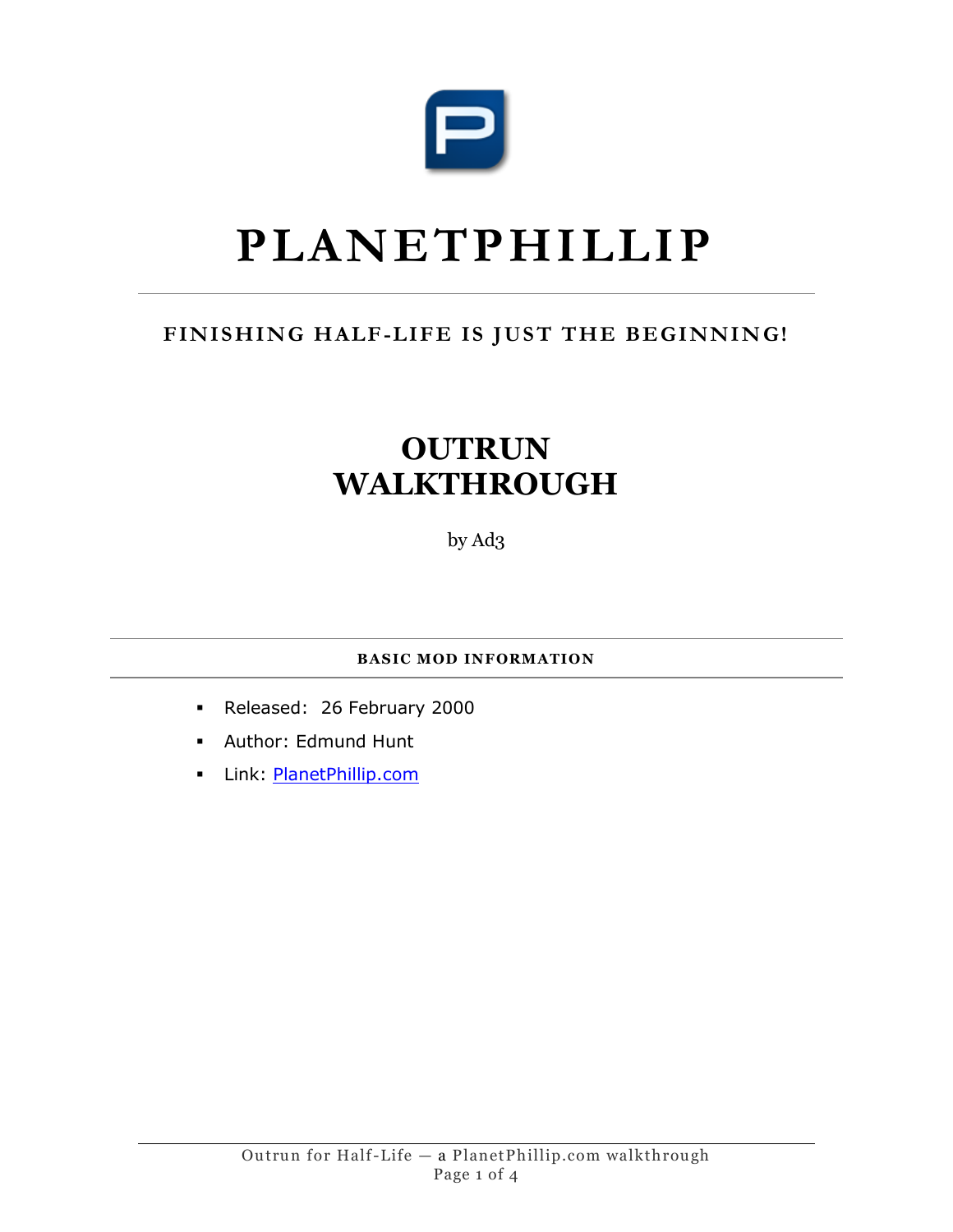## **THE WALKTROUGH**

After you're left alone, you notice some computers without power, a door and some stairs. Take the stairs. Hev charger, crowbar and grenades. Hack the zombies and go back to the first door. Kill 3 grunts and a 4th one hiding beneath the rail. Pick up all the ammo then back to the zombies room. In the next room, 3 slaves guarding 3 doors. But first, the door on the immediate right. Upstairs, 2 grunts. Health in the elevator. Stepping on broken glass damages 1% of your suit. Now, back to the



3 doors. Enter the 3rd one. Help Barney kill the 2 grunts then step out. Taking Barney out for his bullets is not an option here (but in the next map).. because it opens the door for you. Map change.



Let the bullsquid eat the crab, then kill it. Press the 2 buttons behind the desk (probably turn on some cameras, I don't know). 3 houndeyes and a crab on the computer in the next room. Health, anyone? Take the elevator down at least 15 floors. Turn off the red gas by spinning the valve on your right. As you get closer to the creature in front, 5 snarks come out. I, for one, hid in the elevator until they exploded.

On the upper level, a bullsquid. Up the stairs, open the door, then back up a bit, because a zombie will pet you gently. Headcrab, then a bunch of dogs in the next room. The monitor on the wall shows the hallway and a new place. If you haven't done it already while bombing the dogs, destroy the computers. It will open a door downstairs, to that new place. But first, check out the remaining room next to the creature now dead. Don't use the panel for the door, it will blow up in your face. Break



the glass, kill the crab then listen to what the scientist and Barney have to say. Kill 3 crabs in the next room then pick up the RPG. Joy! Now proceed to the final door on this level. Map change.



Break the glass of the booth, pick up the key and hack the zombie. The button near the sliding door brings down 2 turrets. I chose to push it because they will attack the slaves next to come. Next, push the other button, rush to the crates and hide there. Finish the remaining zombies and crab, then check the room with the broken glass. 2 grunts, 3 crates and 3 trip mines. Now check the remaining door. Under Gman's watch kill 3 grunts, blow up the 2 reservoirs and enter the tank. Now who in the world

ever saw a Slave inside a tank? Use the computer to take over the cannon and blow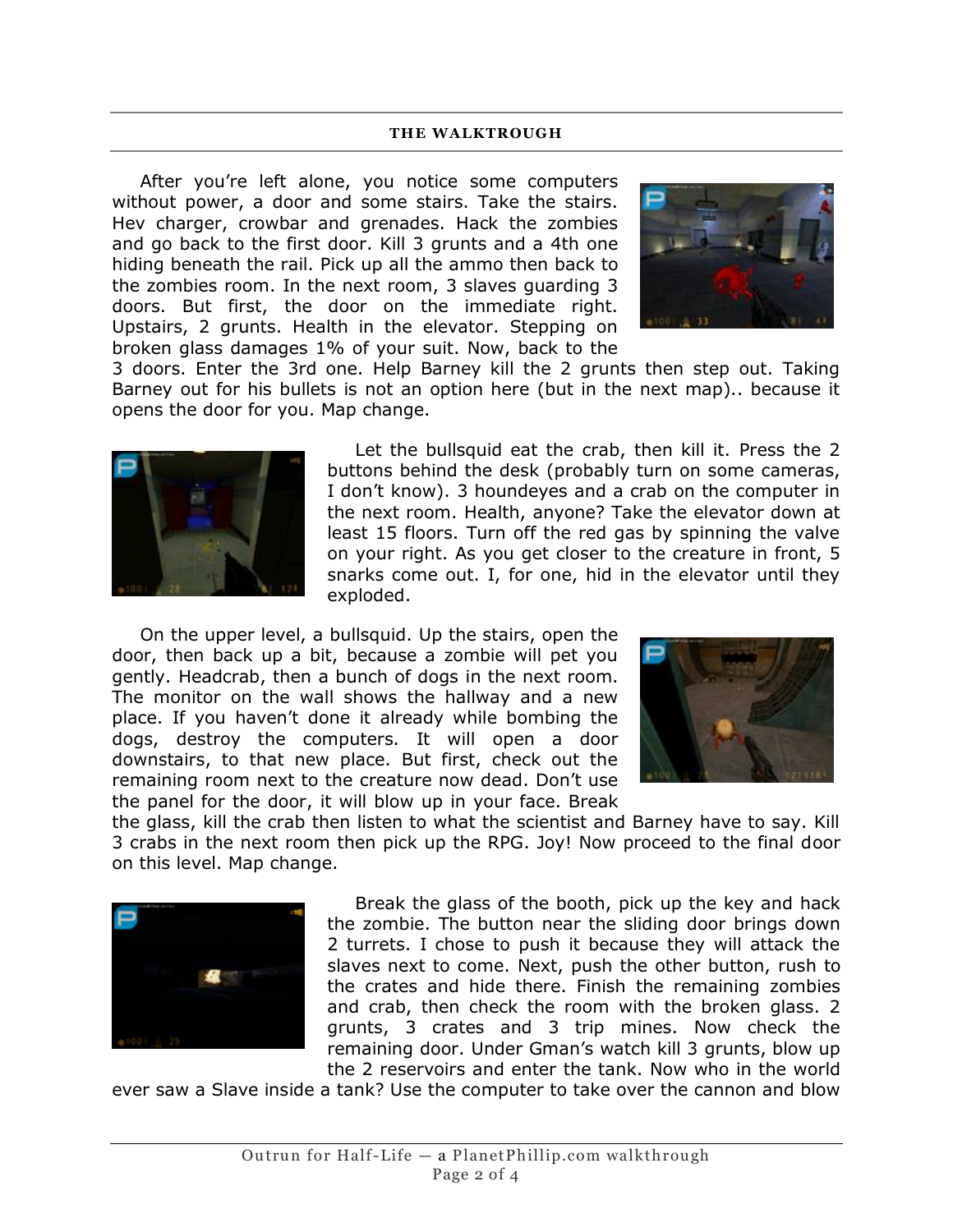up the doors in front. Once you come out, 2 assassins (where did they come from?) are waiting. Launch a grenade on them. Go on, bullsquid in the darkness, recharge, then touch the door to open it, but run away from it, or you'll get bombed.. Grunts outside – stupid enough to kill themselves if you wait a little. Finish what's left, turn the power on, then take the elevator.

A truck blasted the door, with 4 grunts. Turret up in front. Once you pass the machine gun, slaves pop out, but all you have to do now is step into the lasers on the left. A cut scene, then you're in a booth. Health on top, snark weapon under the stairs in the water, then enter the door. Hack 2 zombies near the sewer, 3 more behind the next door and another one further on. Next, a little open space and 2 grunts, one with a machine gun. Go on. Map change.





You're in a mine. At an intersection, 2 crabs (left & right). Health on the right, crab further on the left, reach the edge and go down the ladder, crab. Swim. At the end, open space and 2 grunts . The switch on the right is for the light. Pick up ammo on the left, also 5 darts – the bow is in the pool, but there's a 98% chance you'll be stuck there. I used noclip. As you enter the door, you are ambushed in that little room by a turret and 3 grunts. But get away from the door, because it will be bombed soon –

another 3 behind it, use the shotgun on all 6.

The Ichthyosaur in the next room is no threat, even if the bridge breaks. Shoot the panel on the right to open the door. HEV charge in the first room, along with a slave. When reaching up for the green valve, 2 grunts come down through the glass roof. 4 houndeyes and a HEV battery in the second room. Rotate the valve, go in the first room, then in the vent. Map change.





Break the grate then run

straight ahead as a machine gun shoots at you. Play darts with the alien grunts. Bomb the grunt under you. The crates hide a hev battery. Open the door pushing the red buttons near the scientist, hack the zombie, then go practice your shooting. A rocket at each end of the targets, plus crabs and dogs. If you need another battery, climb the ladder to the 4 glasses, but walk beneath the catwalk until the end. Through a glass, jump in the next room, look

through the window of the booth at the scientist talking to Gman, then go up the catwalk and hide somewhere, because grunts will come through the big door. I, for one, made my way on top of the booth. Hide from the turret, it will soon go away.